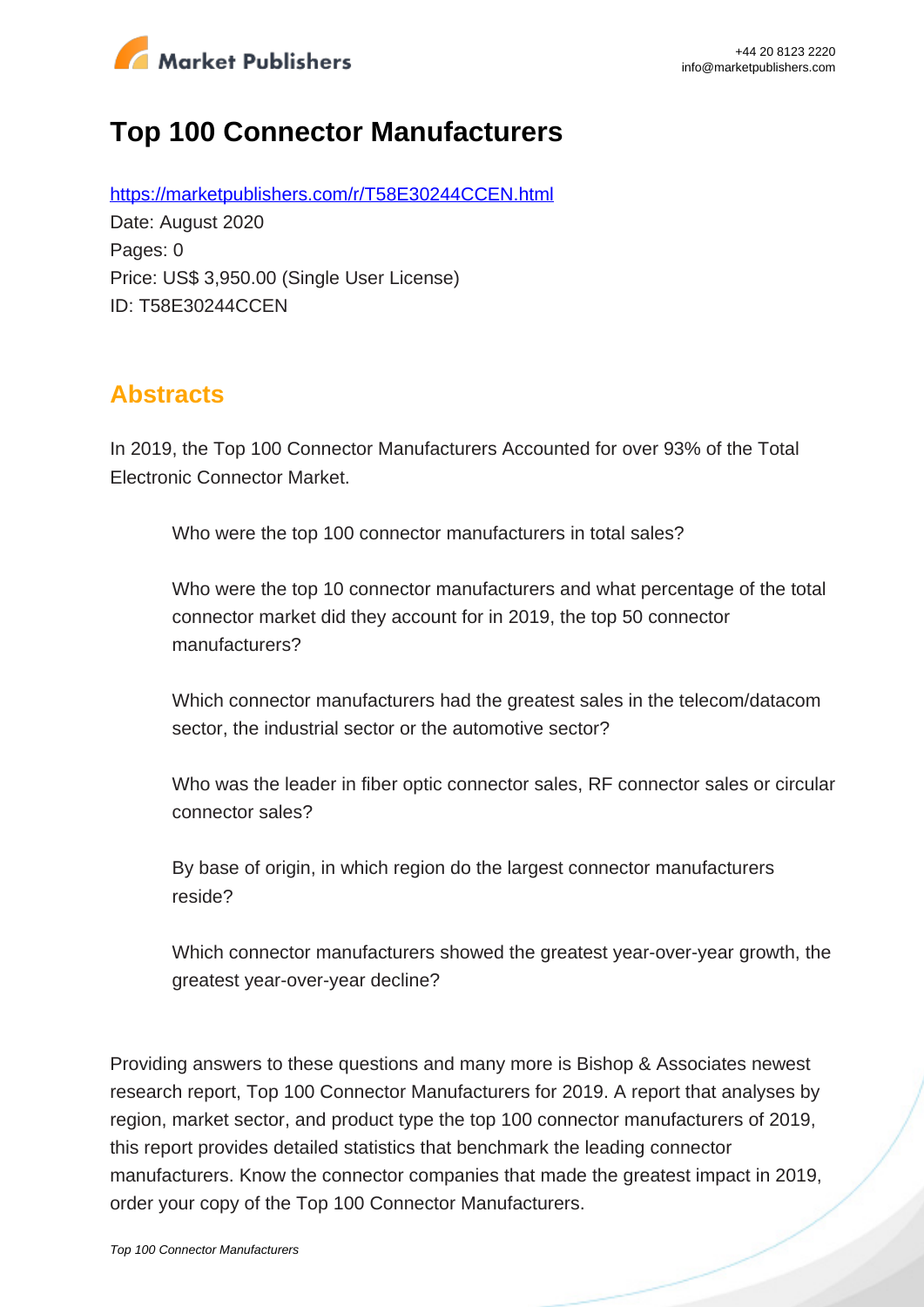

## **Contents**

## **CHAPTER 1 – OVERVIEW OF THE TOP 100 CONNECTOR MANUFACTURERS**

Top 100 Connector Manufacturers - 2019 Shipments

## **2019 AVERAGE SALES PER MANUFACTURER**

Top 100 Percent of 2019 Sales by Geographic Region

## **2019 TOTAL WORLD SALES BY GEOGRAPHIC REGION**

Top 100 Percent of 2018 Sales by Geographic Region

## **2018 TOTAL WORLD SALES BY GEOGRAPHIC REGION**

Top 100 Connector Manufacturers by Base of Origin North America Europe Japan Asia Pacific China The Top Top 10 Share of World Market 1980 - 2019 Top 10 Market Share 1980 1990, 1995, 2000, 2005, and 2010 through 2019 World's Top 10 Connector Manufacturers 2013 and 2019 Sales with 5-Year CAGR

## **2014 AND 2019 CONNECTOR SALES BY REGION WITH 5-YEAR CAGR**

## **2014 VS. 2019 CONNECTOR SALES BY REGION**

Top 50 Worldwide Connector Manufacturers Top 50 Manufacturers by Geographic Region

#### **2019 SALES BY GEOGRAPHIC REGION**

Top 50 Sales - 2018 vs. 2019

## **2018 VS. 2019 SALES – 2019 TOP 50 CONNECTOR MANUFACTURERS**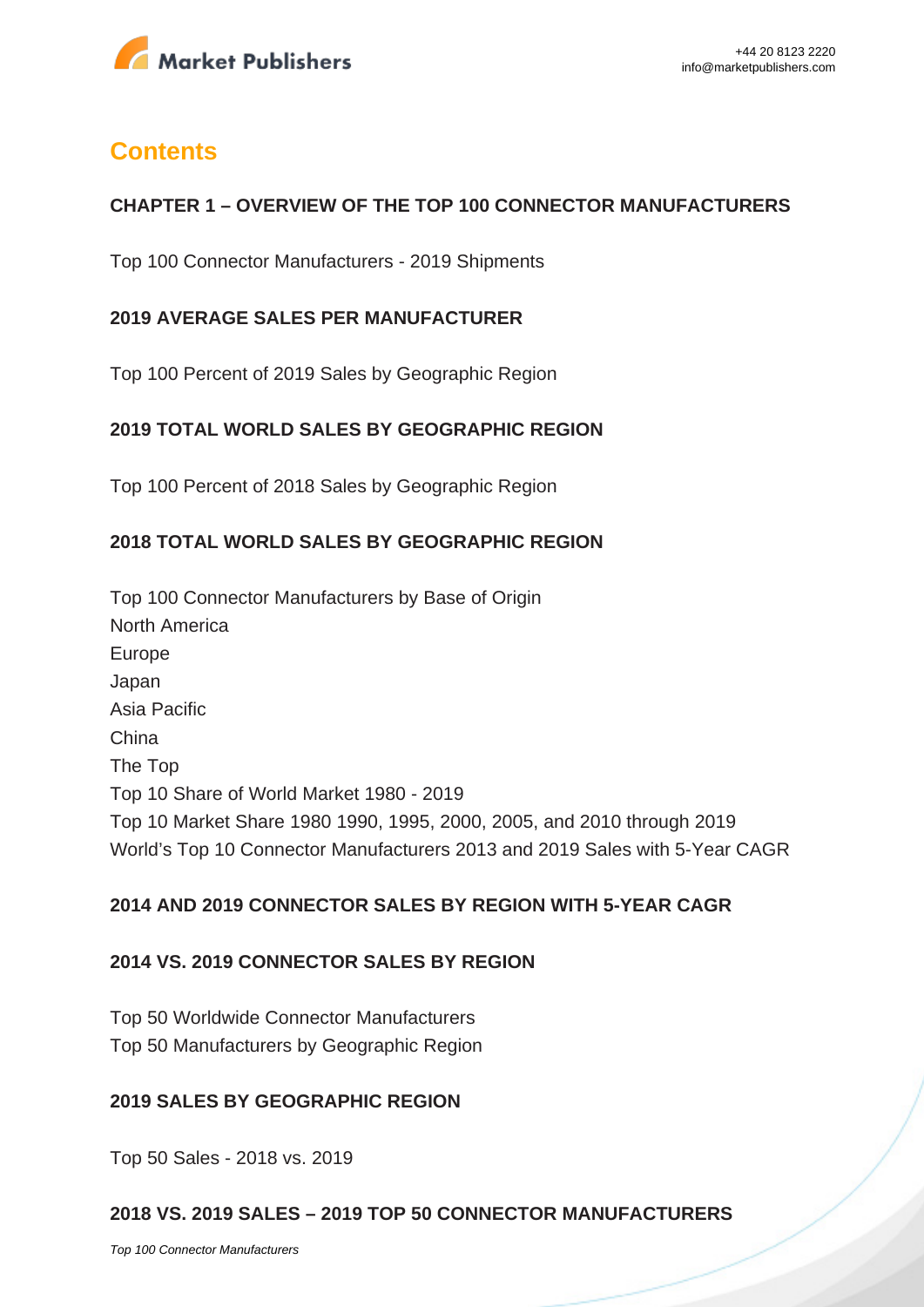

#### **2019 TOP 50 – 2019 VS. 2018 SALES BY RANKING**

Top 50 Connector Manufacturers Year-to-Year Percent Change Connector Manufacturers Ranked 51-100 Connector Manufacturers Ranked 51-100 – 2019 Sales by Geographic Region Connector Manufacturers Ranked 51-100 – 2018 vs. 2019

## **2018 VS. 2019 CONNECTOR SALES OF MANUFACTURERS RANKED 51 -**

#### **2019 MANUFACTURERS RANKED 51 TO 100 2019 VS 2018 SALES BY RANKING**

Connector Manufacturers Ranked 51-100 Year-to-Year Percent Change

## **2019 VS. 2018 REGIONAL SALES SUMMARY**

#### **CHAPTER 2 – TOP 10 ELECTRONIC CONNECTOR MANUFACTURERS**

Top 10 Worldwide Connector Manufacturers Top 10 Shipments by End-Use Equipment Top 10 by End-Use Equipment Sector Top 10 Shipments by Product Category Top 10 by Connector Product Category Overview of the Top 10 Manufacturers #1 – TE Connectivity TE Connectivity Worldwide Connector Sales by Region TE Connectivity Worldwide Connector Sales Percent by End-Use Equipment & Product **Category** #2 – Amphenol Amphenol Worldwide Connector Sales by Region Amphenol Worldwide Connector Sales Percent by End-Use Equipment & Product **Category** Molex Worldwide Connector Sales by Region #3 – Molex Molex Worldwide Connector Sales by Region Molex Worldwide Connector Sales Percent by End-Use Equipment & Product Category #4 – Aptiv (FKA Delphi Connection Systems) Aptiv Worldwide Connector Sales by Region Aptiv Worldwide Connector Sales Percent by End-Use Equipment & Product Category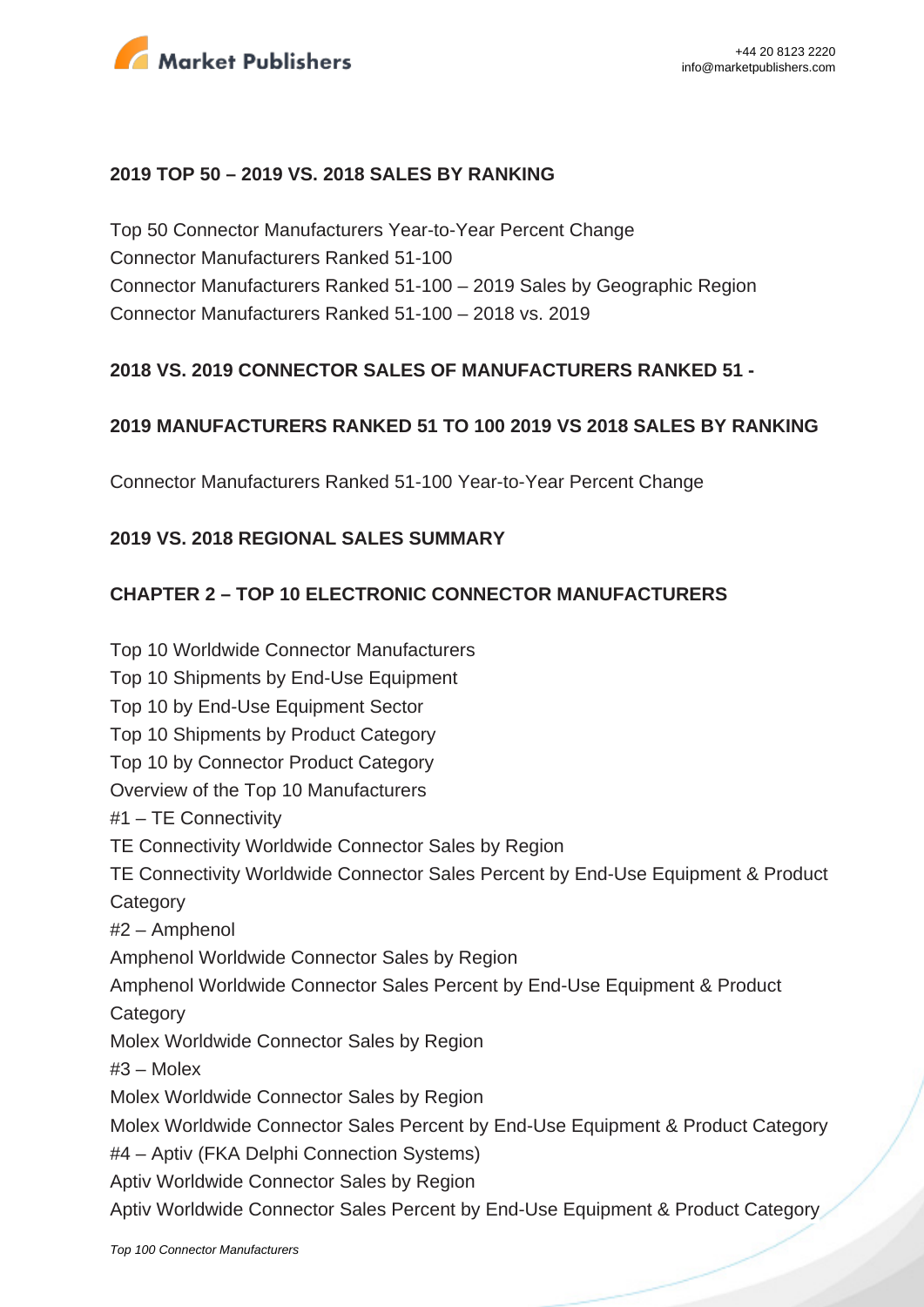

#5 – Foxconn (FIT) Foxconn Worldwide Connector Sales by Region Foxconn Worldwide Connector Sales Percent by End-Use Equipment & Product **Category** #6 – Luxshare Luxshare Worldwide Connector Sales by Region Luxshare Worldwide Connector Sales Percent by End-Use Equipment & Product **Category** #7 – Yazaki Yazaki Worldwide Connector Sales by Region Yazaki Worldwide Connector Sales Percent by End-Use Equipment & Product Category #8 - JAE JAE Worldwide Connector Sales by Region JAE Worldwide Connector Sales Percent by End-Use Equipment & Product Category  $#9 - J.S.T.$ J.S.T. Worldwide Connector Sales by Region J.S.T. Worldwide Connector Sales Percent by End-Use Equipment & Product Category #10 - Rosenberger Rosenberger Worldwide Connector Sales by Region Rosenberger Worldwide Connector Sales Percent by End-Use Equipment & Product **Category** Summary of the Top 10 Connector Manufacturers Top 10 - Sales by Region Top 10 - End-Use Equipment Markets Top 10 - by Product Categories

## **CHAPTER 3 – SECOND-TIER ELECTRONIC CONNECTOR MANUFACTURERS**

Second-Tier Worldwide Connector Manufacturers Second-Tier Shipments by End-Use Equipment Second-Tier by End-Use Equipment Sector Second-Tier Shipments by Product Category Second-Tier by Connector Product Category Overview of the Second-Tier Manufacturers #11 - Hirose Hirose Worldwide Connector Sales by Region Hirose Worldwide Connector Sales Percent by End-Use Equipment & Product Category #12 – Sumitomo Wiring Systems Sumitomo Worldwide Connector Sales by Region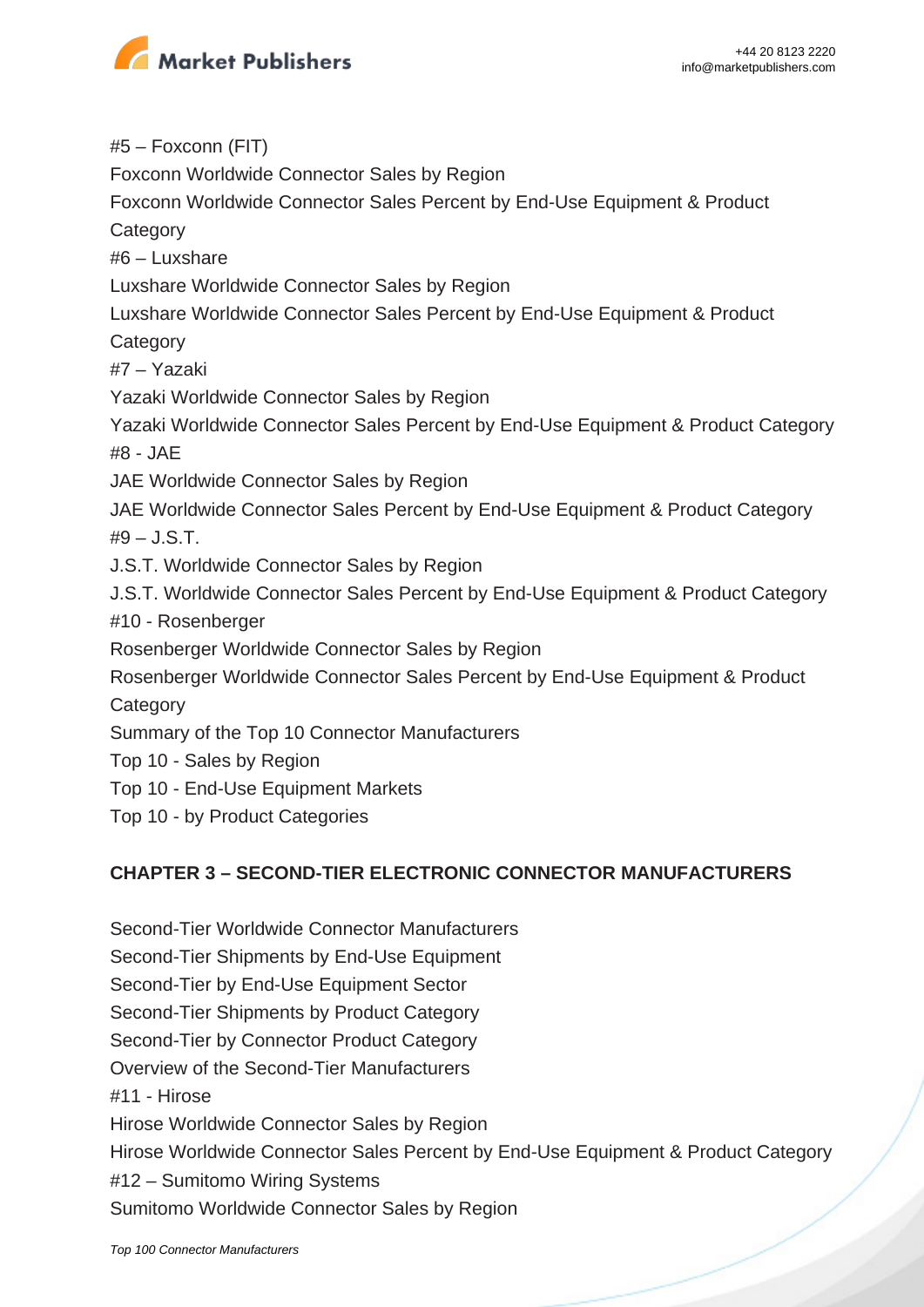

Sumitomo Worldwide Connector Sales Percent by End-Use Equipment & Product **Category** #13 - JONHON JONHON Worldwide Connector Sales by Region JONHON Worldwide Connector Sales Percent by End-Use Equipment & Product Category #14 – HARTING HARTING Worldwide Connector Sales by Region HARTING Worldwide Connector Sales Percent by End-Use Equipment & Product **Category** #15 - Samtec Samtec Worldwide Connector Sales by Region Samtec Worldwide Connector Sales Percent by End-Use Equipment & Product **Category** Samtec Worldwide Connector Sales Percent by End-Use Equipment & Product **Category** #16 – Shenzhen Deren Electronic Co., Ltd Shenzhen Deren Worldwide Connector Sales by Region Shenzhen Deren Worldwide Connector Sales Percent by End-Use Equipment & **Product** #17 – Phoenix Contact Phoenix Contact Worldwide Connector Sales by Region Phoenix Contact Worldwide Connector Sales Percent by End-Use Equipment & Product **Category** #18- Fujikura/DDK Ltd Electronic Solutions Fujikura/DDK Worldwide Connector Sales by Region Fujikura/DDK Worldwide Connector Sales Percent by End-Use Equipment & Product **Category** #19 – LOTES Co. Ltd LOTES Co. Ltd Worldwide Connector Sales by Region LOTES Co. Ltd Worldwide Connector Sales Percent by End-Use Equipment #20 – Korea Electric Terminal Co., Ltd. Korea Electric Terminal Co., Ltd Worldwide Connector Sales by Region Korea Electric Terminal Co., Ltd Worldwide Connector Sales Percent by End-Use Equipment & Product Category Summary of the Second-Tier Connector Manufacturers Second-Tier - Sales by Region Second-Tier - End-Use Equipment Markets Second-Tier - by Product Categories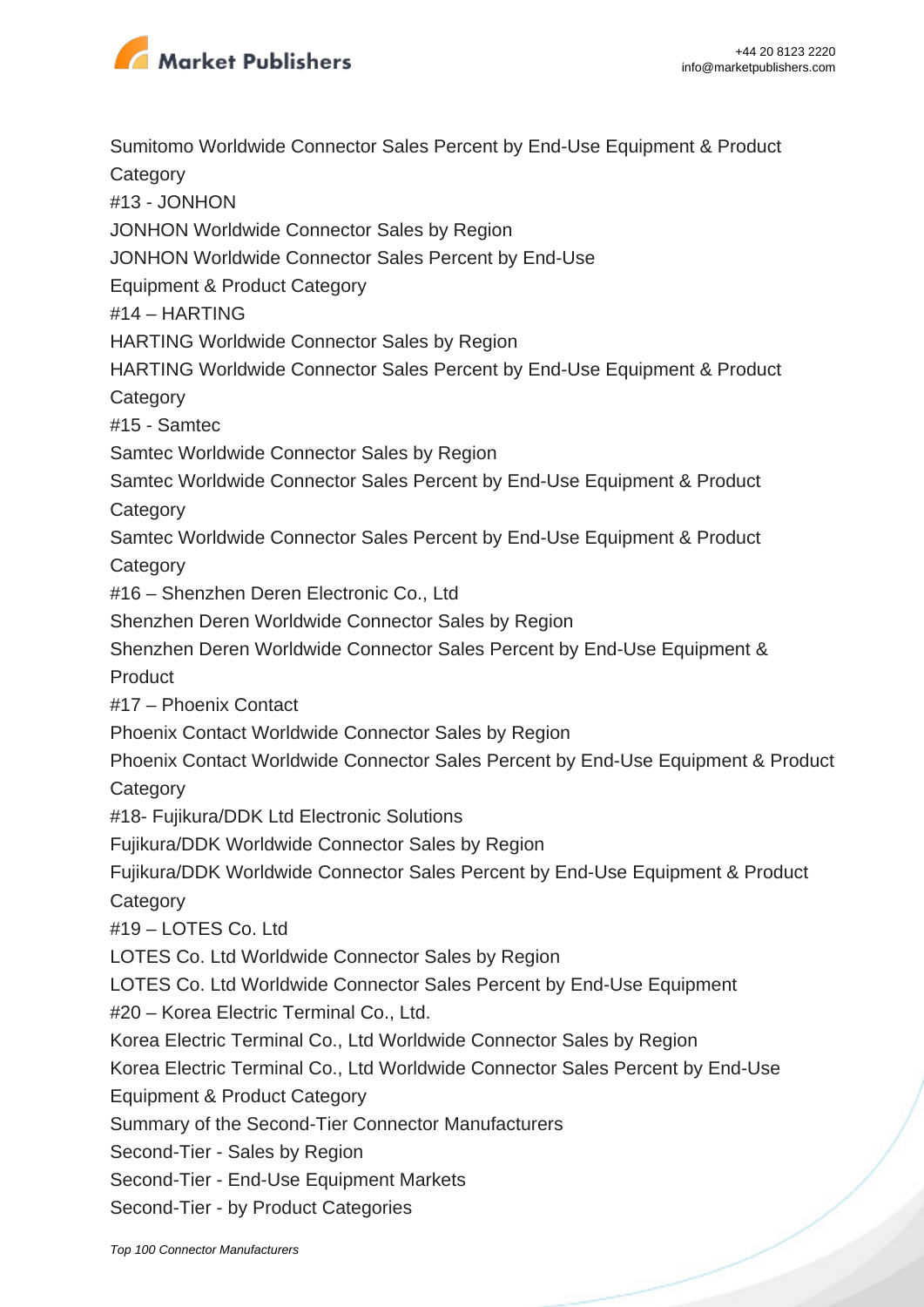

## **CHAPTER 4 – THIRD TIER ELECTRONIC CONNECTOR MANUFACTURERS**

Third-Tier Worldwide Connector Manufacturers Third-Tier Shipments by End-Use Equipment Third-Tier by End-Use Equipment Sector Third-Tier Shipments by Product Category Third-Tier by Connector Product Category Overview of the Third-Tier Manufacturers #21 – BizLink Technology Inc BizLink Worldwide Connector Sales by Region BizLink Worldwide Connector Sales Percent by End-Use Equipment & Product **Category** #22 – Carlisle Interconnect Carlisle Interconnect Worldwide Connector Sales by Region Carlisle Interconnect Worldwide Connector Sales Percent by End-Use Equipment & **Product** #23 – AVX/Kyocera AVX/Kyocera Worldwide Connector Sales by Region AVX/Kyocera Worldwide Connector Sales Percent by End-Use Equipment & Product #24 – CommScope CommScope Worldwide Connector Sales by Region CommScope Worldwide Connector Sales Percent by End-Use Equipment & Product **Category** #25 - Radiall Radiall Worldwide Connector Sales by Region Radiall Worldwide Connector Sales Percent by End-Use Equipment & Product #26 – Belden, Inc Belden Worldwide Connector Sales by Region Belden Worldwide Connector Sales Percent by End-Use Equipment & Product #27 – HUBER+SUHNER HUBER+SUHNER Worldwide Connector Sales by Region HUBER+SUHNER Worldwide Connector Sales by Region HUBER+SUHNER Worldwide Connector Sales Percent by End-Use Equipment & Product Category #28 – IRISO Electronics IRISO Worldwide Connector Sales by Region IRISO Worldwide Connector Sales Percent by End-Use Equipment & Product Category #29 – Souriau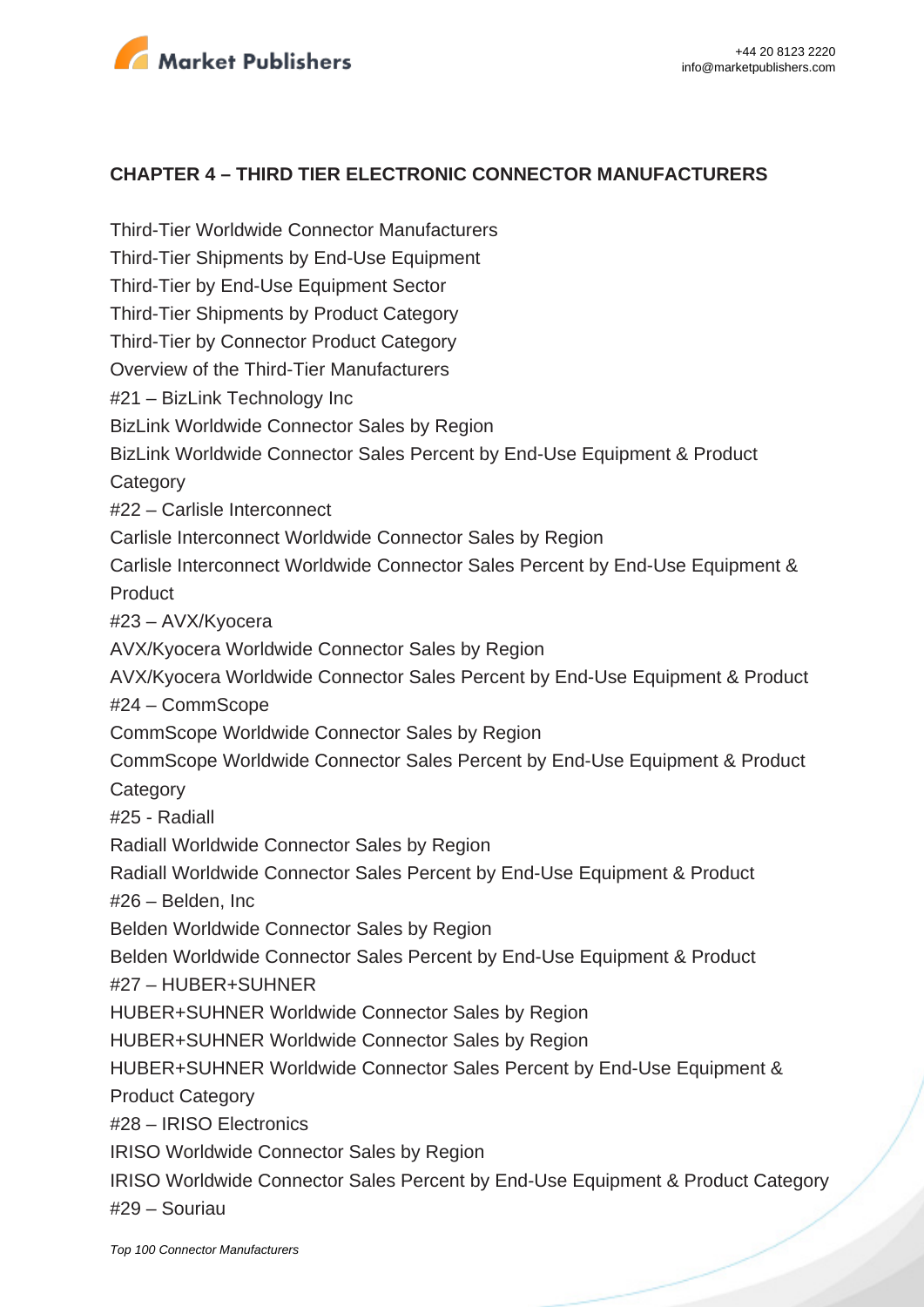

Souriau Worldwide Connector Sales by Region Souriau Worldwide Connector Sales Percent by End-Use Equipment #31 – Hosiden. Hosiden Worldwide Connector Sales by Region Hosiden Worldwide Connector Sales Percent by End-Use Equipment & Product **Category** Summary of the Third Tier Connector Manufacturers Third-Tier - Sales by Region Third-Tier - End-Use Equipment Markets Third-Tier - by Product Categories

## **CHAPTER 5 – FOURTH TIER ELECTRONIC CONNECTOR MANUFACTURERS**

Fourth-Tier Worldwide Connector Manufacturers Fourth-Tier Shipments by End-Use Equipment Fourth-Tier by End-Use Equipment Sector Fourth-Tier Shipments by Product Category Fourth-Tier by Connector Product Category Overview of the Fourth-Tier Manufacturers #31 - Glenair Glenair Worldwide Connector Sales by Region Glenair Worldwide Connector Sales Percent by End-Use Equipment & Product **Category** #32 – ITT Interconnect Solutions ITT Interconnect Worldwide Connector Sales by Region ITT Interconnect Worldwide Connector Sales Percent by End-Use Equipment & Product **Category** #33 – LEMO SA LEMO Worldwide Connector Sales by Region LEMO Worldwide Connector Sales Percent by End-Use Equipment & Product Category #34 – Kostal Kontakt Systeme GmbH Kostal Kontakt Systeme GmbH Worldwide Connector Sales by Region Kostal Kontakt Systeme GmbH Worldwide Connector Sales Percent by End-Use Equipment #35 – Winchester Electronics Winchester Electronics Worldwide Connector Sales by Region Winchester Worldwide Connector Sales Percent by End-Use Equipment & Product **Category** #36 - Corning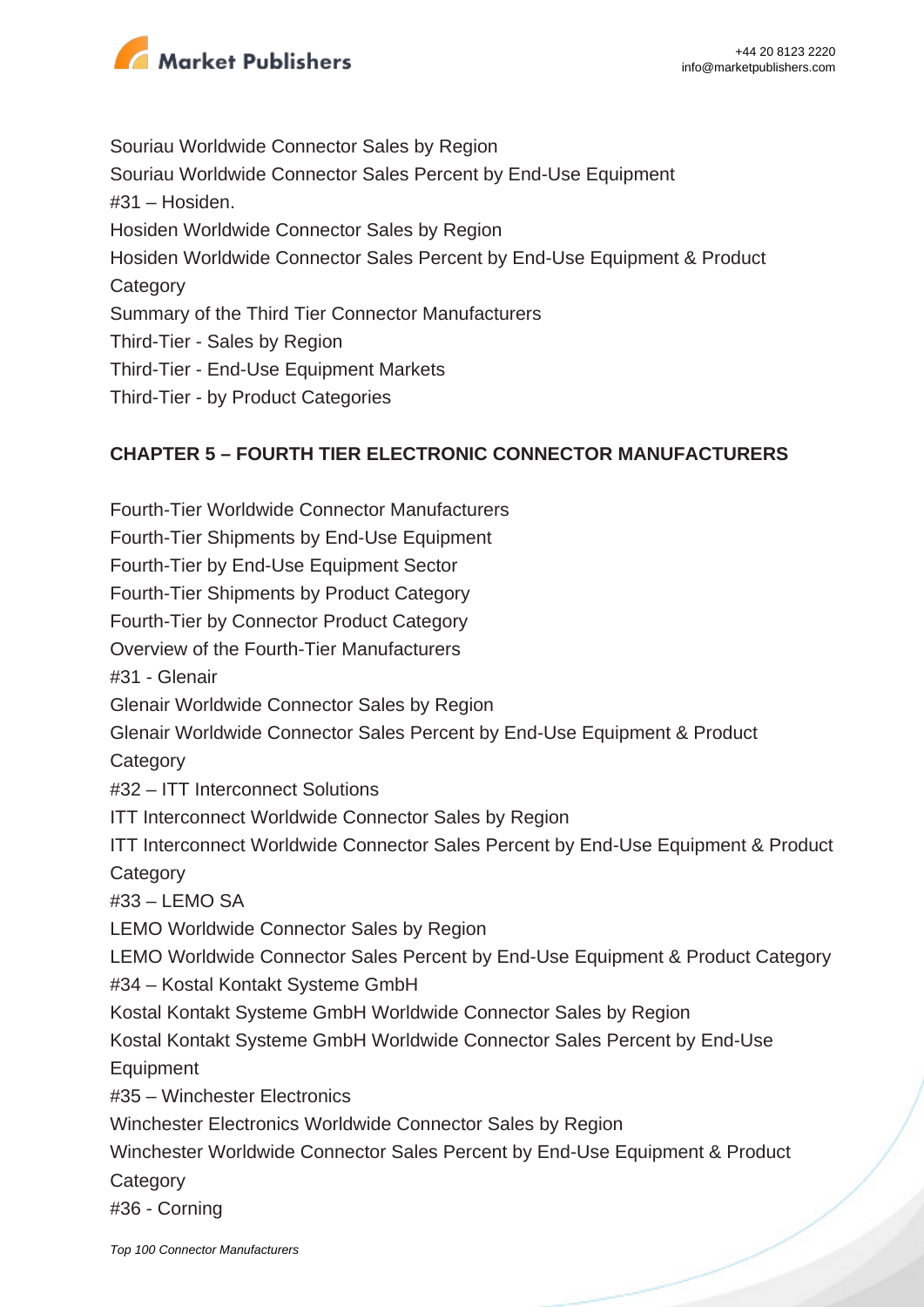

Corning Worldwide Connector Sales by Region Corning Worldwide Connector Sales Percent by End-Use Equipment & Product **Category** #37 – Bel Connectivity Bel Connectivity Worldwide Connector Sales by Region Bel Connectivity Worldwide Connector Sales Percent by End-Use Equipment & Product #38 – 3M Electronic Solutions

## **3M WORLD CONNECTOR SALES BY REGION**

## **3M WORLDWIDE CONNECTOR SALES PERCENT BY EQUIPMENT & PRODUCT CATEGORY**

#39 – Weidm?ller Interface GmbH & Co. KG Weidm?ller Worldwide Connector Sales by Region Weidm?ller Worldwide Connector Sales Percent by End-Use Equipment & Product **Category** Weidm?ller Worldwide Connector Sales Percent by End-Use Equipment & Product **Category** #40 – WAGO WAGO Worldwide Connector Sales by Region WAGO Worldwide Connector Sales Percent by End-Use Equipment & Product **Category** Summary of the Fourth-Tier Connector Manufacturers Fourth Tier - Sales by Region Fourth Tier - End-Use Equipment Markets Fourth Tier - by Product Categories

## **CHAPTER 6 – FIFTH TIER ELECTRONIC CONNECTOR MANUFACTURERS**

Fifth-Tier Worldwide Connector Manufacturers Fifth-Tier Shipments by End-Use Equipment Fifth-Tier by End-Use Equipment Sector Fifth-Tier Shipments by Product Category Fifth-Tier by Connector Product Category Overview of the Fifth-Tier Manufacturers #41 – Yamaichi Yamaichi Worldwide Connector Sales by Region Yamaichi Worldwide Connector Sales Percent by End-Use Equipment & Product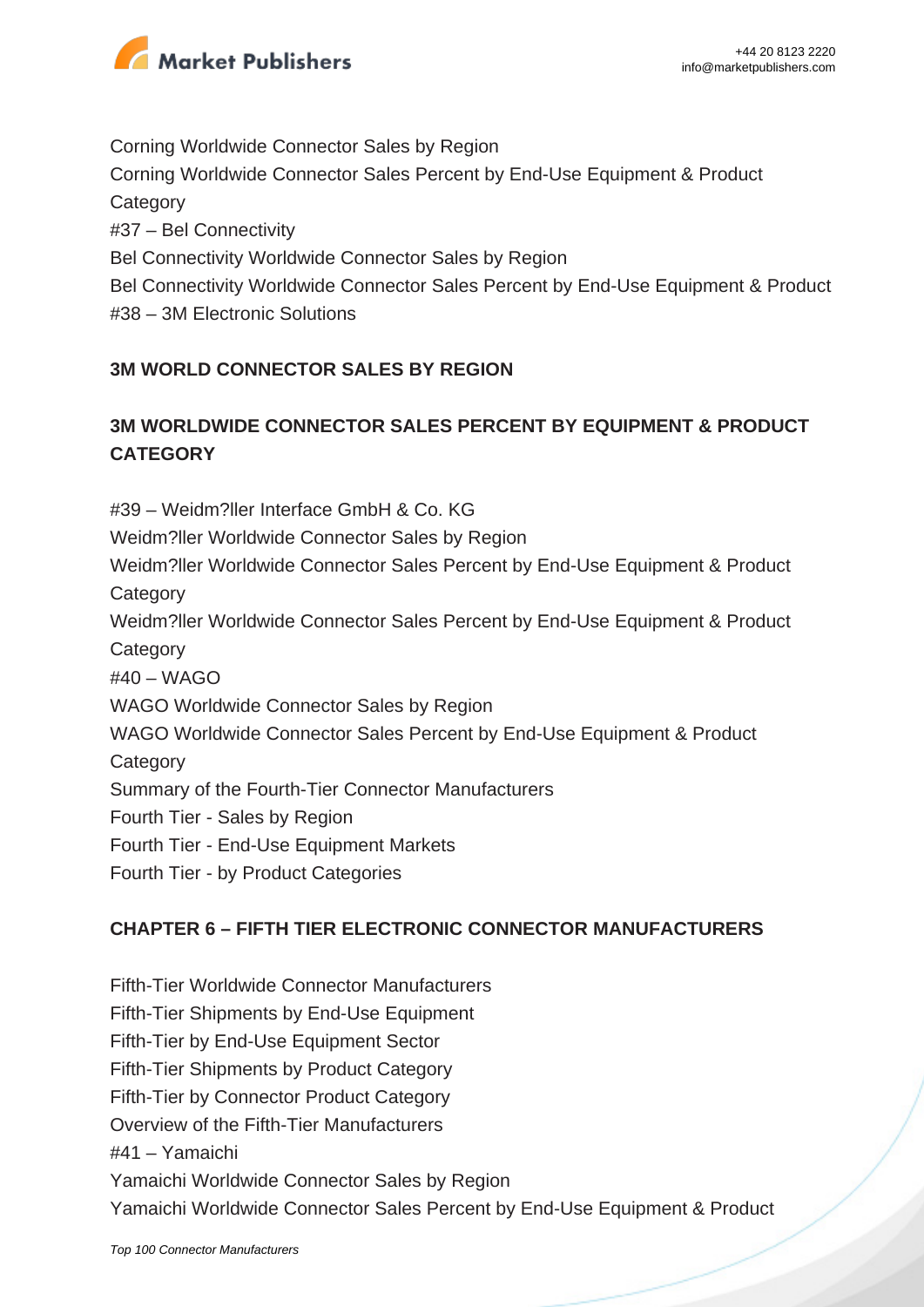

**Category** #42 – ODU GmbH & Co. KG ODU Worldwide Connector Sales by Region ODU Worldwide Connector Sales Percent by End-Use Equipment & Product Category #43 – Smiths Interconnect Smiths Interconnect Worldwide Connector Sales by Region Smiths Interconnect Worldwide Connector Sales Percent by End-Use Equipment & Product Category #44 – Foxlink Foxlink Worldwide Connector Sales by Region Foxlink Worldwide Connector Sales Percent by End-Use Equipment & Product **Category** #45 – I-PEX Co., Ltd I-PEX Co., Ltd Worldwide Connector Sales by Region I-PEX Co., Ltd Worldwide Connector Sales Percent by End-Use Equipment & Product **Category** #46 – ERNI Electronics GmbH ERNI Worldwide Connector Sales by Region ERNI Worldwide Connector Sales Percent by End-Use Equipment & Product Category #47 - Lear Corporation Lear Worldwide Connector Sales by Region Lear Worldwide Connector Sales Percent by End-Use Equipment & Product Category #48 – Aces Electronic Co., Ltd Aces Electronic Co., Ltd Worldwide Connector Sales by Region Aces Electronic Co., Ltd Worldwide Connector Sales Percent by End-Use Equipment & Product Category #49 - SMK SMK Worldwide Connector Sales by Region SMK Worldwide Connector Sales Percent by End-Use Equipment & Product Category #50 – ept GmbH & Co. ept Products Worldwide Connector Sales by Region ept Products Worldwide Connector Sales Percent by End-Use Equipment & Product **Category** Summary of the Fifth-Tier Connector Manufacturers Fifth Tier - Sales by Region Fifth Tier - End-Use Equipment Markets Fifth Tier - by Product Categories

## **CHAPTER 7 – BALANCE OF TOP 100 ELECTRONIC CONNECTOR**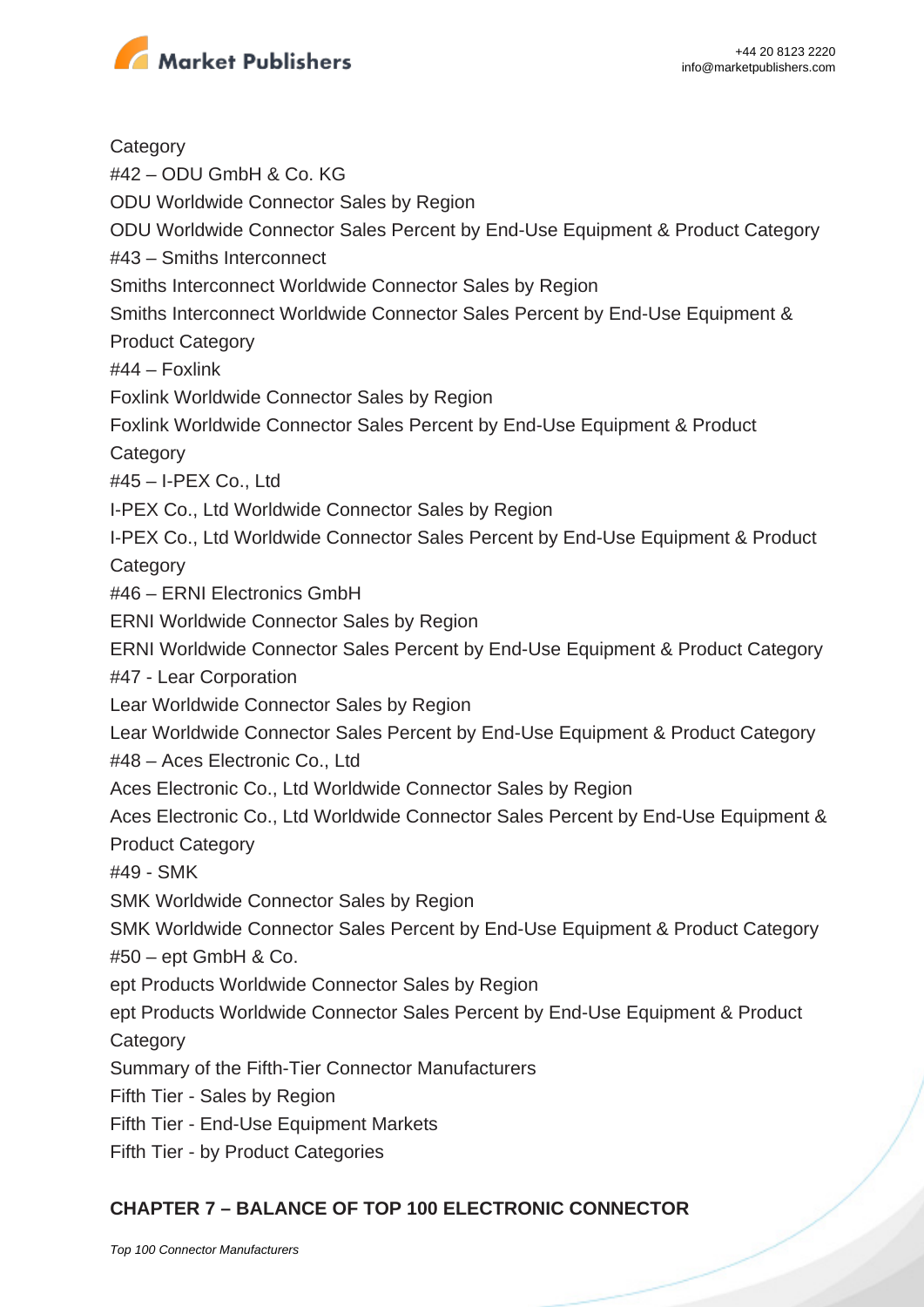

#### **MANUFACTURERS**

Connector Manufacturers 51-100 - 2019 Shipments

## **2019 SHIPMENTS BY REGION OF THE WORLD**

#### **2019 SALES BY GEOGRAPHIC REGION**

Market Share by Region of the World

#### **2019 MARKET SHARE BY GEOGRAPHIC REGION**

Connector Manufacturers Ranked #51 - #100

## **CHAPTER 8 – TOP 100 ELECTRONIC CONNECTOR MANUFACTURERS BY REGION OF THE WORLD**

#### **2019 SHIPMENTS BY REGION OF THE WORLD**

Top 100 Connector Manufacturers Sorted by Total World Shipments Top 100 Connector Manufacturers Sorted by North American Shipments Top 100 Connector Manufacturers Sorted by European Shipments Top 100 Connector Manufacturers Sorted by Japanese Shipments Top 100 Connector Manufacturers Sorted by Chinese Shipments Top 100 Connector Manufacturers Sorted by Asia Pacific Shipments Top 100 Connector Manufacturers Sorted by ROW Shipments

## **CHAPTER 9 – SHIPMENTS RANKED BY REGION, END-USE EQUIPMENT & PRODUCT CATEGORY**

Top 10 Manufacturers Market Share Ranking by Region Top 100 Connector Manufacturers Ranked by Region Top 50 Connector Manufacturers Ranked by End-Use Equipment Sector Summary Top 50 Connector Manufacturers by End-Use Equipment Sector Top 50 Connector Manufacturers Ranked by Product Category Summary Top 50 Connector Manufacturers by Product Category

## **CHAPTER 10 – TOP 100 CONNECTOR MANUFACTURERS – PERCENT MARKET SHARE BY REGION**

[Top 100 Connector Manufacturers](https://marketpublishers.com/report/hardware/networking_hardware/top-100-connector-manufacturers.html)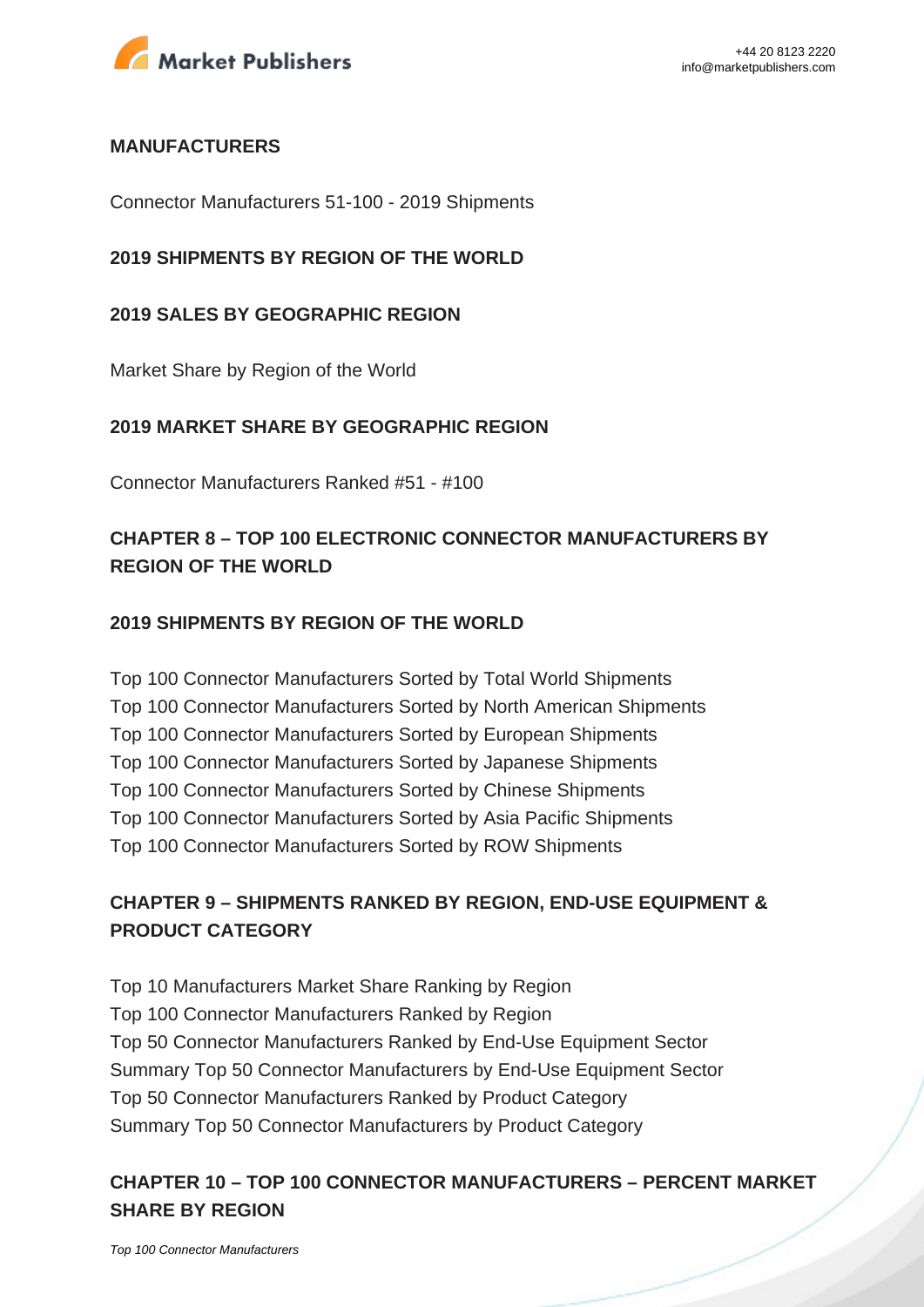

Top 100 Connector Manufacturers – Percent Market Share by Region